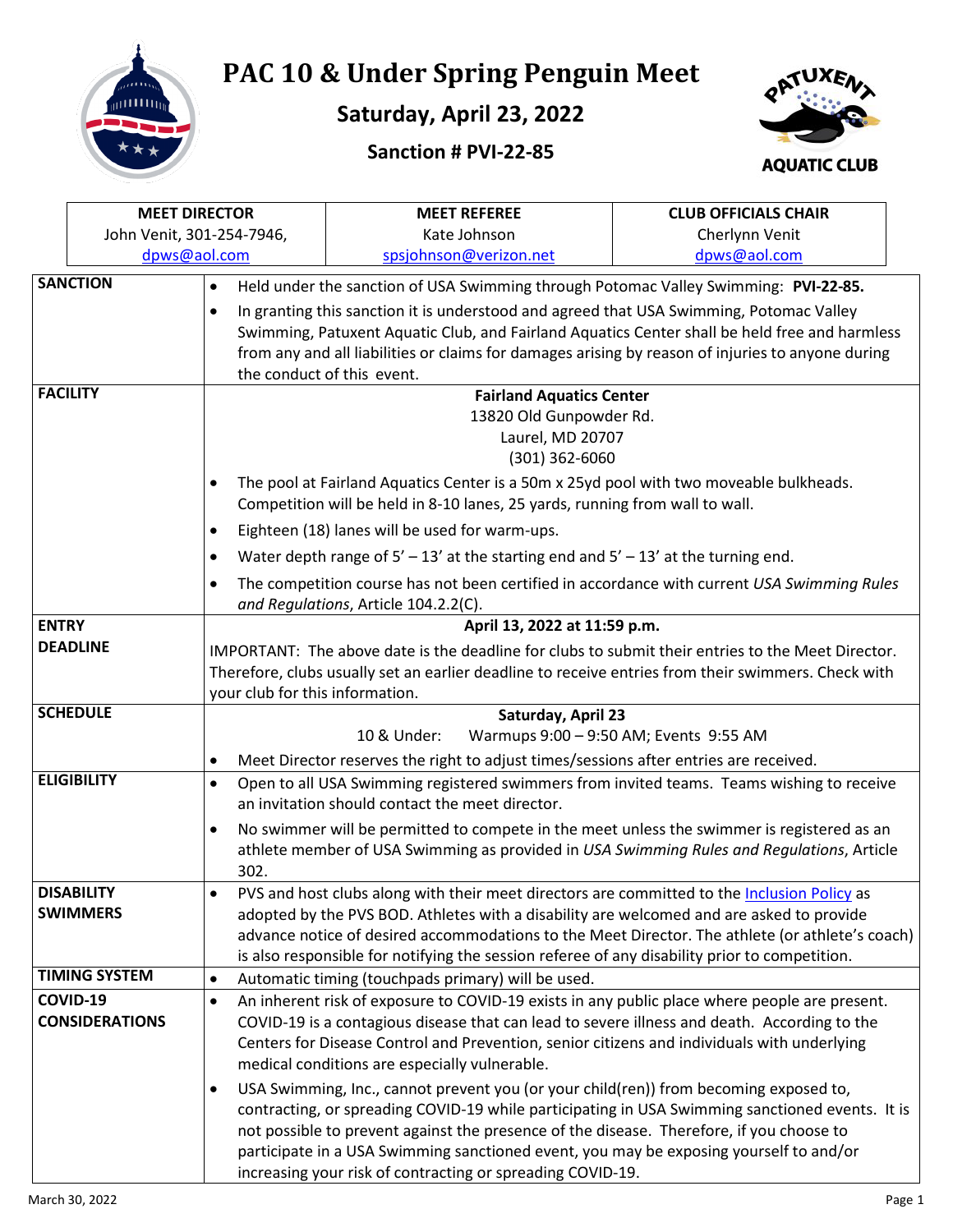|                  | BY ATTENDING OR PARTICIPATING IN THIS COMPETITION, YOU VOLUNTARILY ASSUME ALL RISKS<br>$\bullet$<br>ASSOCIATED WITH EXPOSURE TO COVID-19 AND FOREVER RELEASE AND HOLD HARMLESS USA<br>SWIMMING, POTOMAC VALLEY SWIMMING, THE PATUXENT AQUATICS CLUB, AND THE<br>FAIRLAND AQUATICS CENTER AND EACH OF THEIR OFFICERS, DIRECTORS, AGENTS, EMPLOYEES<br>OR OTHER REPRESENTATIVES FROM ANY LIABILITY OR CLAIMS INCLUDING FOR PERSONAL<br>INJURIES, DEATH, DISEASE OR PROPERTY LOSSES, OR ANY OTHER LOSS, INCLUDING BUT NOT<br>LIMITED TO CLAIMS OF NEGLIGENCE AND GIVE UP ANY CLAIMS YOU MAY HAVE TO SEEK<br>DAMAGES, WHETHER KNOWN OR UNKNOWN, FORESEEN OR UNFORESEEN, IN CONNECTION<br>WITH EXPOSURE, INFECTION, AND/OR SPREAD OF COVID-19 RELATED TO PARTICIPATION IN THIS<br>COMPETITION.<br>We have taken enhanced health and safety measures for all attending this meet; however, we |
|------------------|-----------------------------------------------------------------------------------------------------------------------------------------------------------------------------------------------------------------------------------------------------------------------------------------------------------------------------------------------------------------------------------------------------------------------------------------------------------------------------------------------------------------------------------------------------------------------------------------------------------------------------------------------------------------------------------------------------------------------------------------------------------------------------------------------------------------------------------------------------------------------------------------|
|                  | cannot guarantee that you will not become infected with COVID-19. All attending this meet<br>must follow all posted instructions while in attendance. An inherent risk of exposure to COVID-19<br>exists in any public place where people are present. By attending this meet, you acknowledge<br>the contagious nature of COVID-19 and voluntarily assume all risks related to exposure to COVID-<br>19.                                                                                                                                                                                                                                                                                                                                                                                                                                                                               |
|                  | By choosing to attend this meet you agree to comply with all health and safety mandates and<br>$\bullet$<br>guidelines of USA Swimming, Potomac Valley Swimming, the State of Maryland, and Prince<br>George's County.                                                                                                                                                                                                                                                                                                                                                                                                                                                                                                                                                                                                                                                                  |
| COVID-19         | Locker room use should be minimized.<br>$\bullet$                                                                                                                                                                                                                                                                                                                                                                                                                                                                                                                                                                                                                                                                                                                                                                                                                                       |
| <b>PROTOCOLS</b> | No one with symptoms of COVID-19 is permitted in the facility.<br>$\bullet$                                                                                                                                                                                                                                                                                                                                                                                                                                                                                                                                                                                                                                                                                                                                                                                                             |
|                  | Athletes should arrive and depart in their suits if possible.<br>$\bullet$                                                                                                                                                                                                                                                                                                                                                                                                                                                                                                                                                                                                                                                                                                                                                                                                              |
|                  | All attendees (athletes, coaches, officials, and volunteers) are encouraged to wear a mask, with<br>$\bullet$<br>the exception of athletes when warming up, cooling down or competing.<br>Athletes will be seated throughout the facility with a coach.<br>$\bullet$                                                                                                                                                                                                                                                                                                                                                                                                                                                                                                                                                                                                                    |
|                  | All attendees should maintain a minimum of six (6) feet distance from all other participants<br>$\bullet$<br>whenever possible.                                                                                                                                                                                                                                                                                                                                                                                                                                                                                                                                                                                                                                                                                                                                                         |
|                  | Athletes will be seated throughout the facility with a coach. No chairs for athletes.<br>$\bullet$<br>The meet will be limited to no more than 240 swimmers.<br>$\bullet$                                                                                                                                                                                                                                                                                                                                                                                                                                                                                                                                                                                                                                                                                                               |
|                  | Only swimmers, coaches, meet volunteers, and officials will be permitted on the pool deck.<br>$\bullet$                                                                                                                                                                                                                                                                                                                                                                                                                                                                                                                                                                                                                                                                                                                                                                                 |
|                  | Swimmers must follow all directions as posted and adhere to all marshal directions.                                                                                                                                                                                                                                                                                                                                                                                                                                                                                                                                                                                                                                                                                                                                                                                                     |
|                  | Any swimmer not following the meet protocols will be subject to immediate removal from the<br>$\bullet$<br>meet.                                                                                                                                                                                                                                                                                                                                                                                                                                                                                                                                                                                                                                                                                                                                                                        |
|                  | We request that all attendees notify the meet director as soon as possible if they have tested<br>$\bullet$<br>positive for COVID-19, shown symptoms or have been in contact with anyone exposed to COVID-<br>19 after attending the meet.                                                                                                                                                                                                                                                                                                                                                                                                                                                                                                                                                                                                                                              |
|                  | No spectators will be permitted (facility rule). Competition will be live-streamed via the Patuxent<br>$\bullet$<br>Aquatics Club Facebook page. (https://www.facebook.com/PatuxentAquaticsClub)                                                                                                                                                                                                                                                                                                                                                                                                                                                                                                                                                                                                                                                                                        |
| <b>RULES</b>     | Current USA Swimming rules shall govern this meet.<br>$\bullet$                                                                                                                                                                                                                                                                                                                                                                                                                                                                                                                                                                                                                                                                                                                                                                                                                         |
|                  | All applicable adults participating in or associated with this meet acknowledge that they are<br>$\bullet$<br>subject to the provisions of the USA Swimming Minor Athlete Abuse Prevention Policy<br>("MAAPP"), and that they understand that compliance with the MAAPP policy is a condition of<br>participation in the conduct of this competition.                                                                                                                                                                                                                                                                                                                                                                                                                                                                                                                                   |
|                  | No on-deck USA Swimming registration is permitted.<br>$\bullet$                                                                                                                                                                                                                                                                                                                                                                                                                                                                                                                                                                                                                                                                                                                                                                                                                         |
|                  | In compliance with USA Swimming Rules and Regulations, the use of audio or visual recording<br>$\bullet$<br>devices, including a cell phone is not permitted in the changing areas, rest rooms, or locker<br>rooms. Per PVS policy, the use of equipment capable of taking pictures (e.g., cell phones,<br>cameras, etc.) is banned from behind the starting blocks during the entire meet, including warm<br>up, competition and cool down periods.                                                                                                                                                                                                                                                                                                                                                                                                                                    |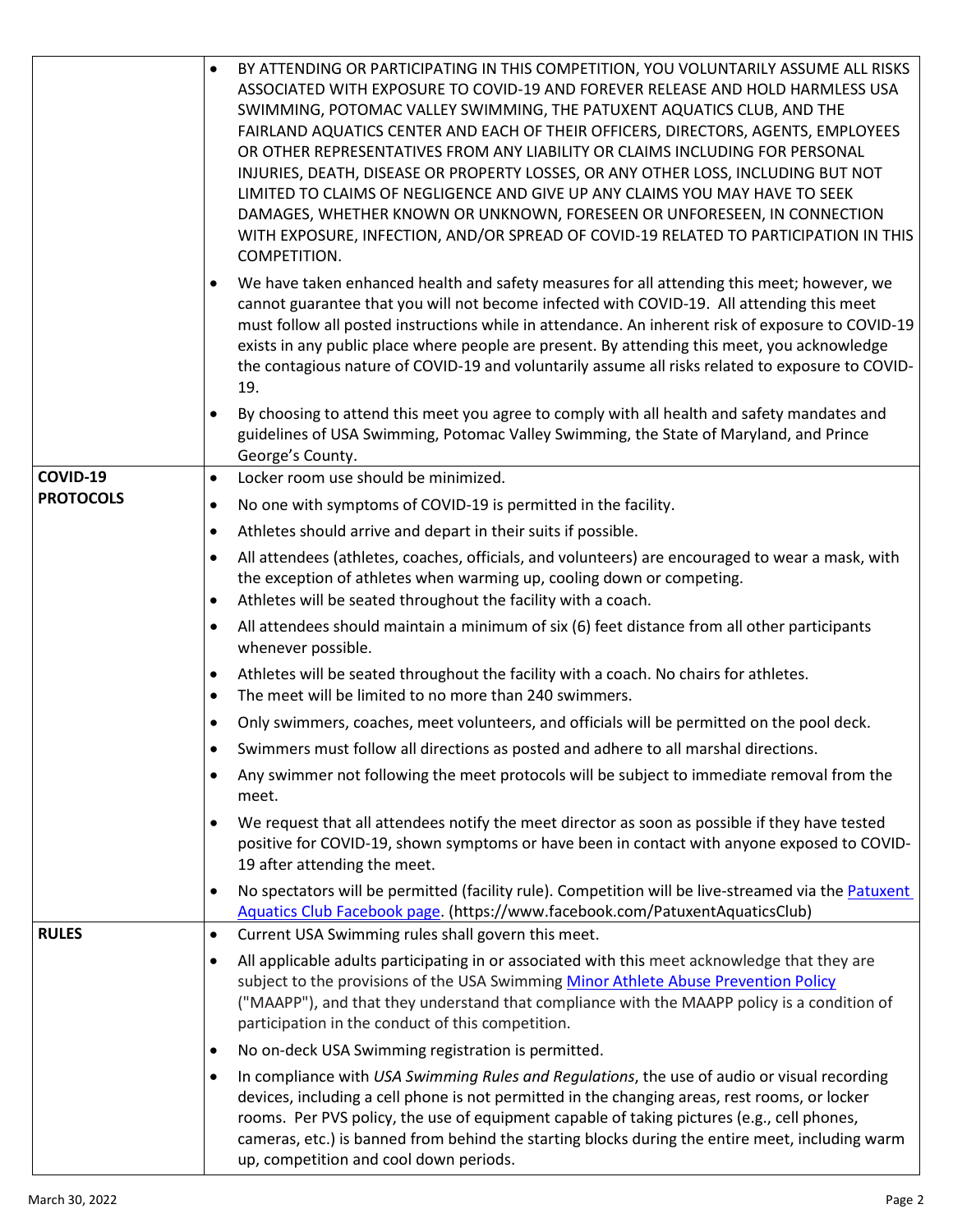|                                      | Deck changes are prohibited.                                                                                                                                                                                                                                                                                                                        |  |  |
|--------------------------------------|-----------------------------------------------------------------------------------------------------------------------------------------------------------------------------------------------------------------------------------------------------------------------------------------------------------------------------------------------------|--|--|
|                                      | Any swimmer entered in the meet must be certified by a USA Swimming member coach as being<br>proficient in performing a racing start or must start each race from within the water. When<br>unaccompanied by a member-coach, it is the responsibility of the swimmer or the swimmer's<br>legal guardian to ensure compliance with this requirement. |  |  |
|                                      | Operation of a drone or any other flying devices is prohibited over the venue (pools,<br>athlete/coach areas, spectator areas and open ceiling locker rooms) any time athletes, coaches,<br>officials and/or spectators are present.                                                                                                                |  |  |
|                                      | Dive-over starts will NOT be used.<br>$\bullet$                                                                                                                                                                                                                                                                                                     |  |  |
|                                      | The Meet Director and the PVS Technical Committee reserve the right to limit events, heats,<br>$\bullet$<br>swimmers or adjust the format to conform with the 4-hour provision for sessions that include 12<br>& U events per Rule 205.3.1F.                                                                                                        |  |  |
| <b>EVENT RULES</b>                   | Swimmers shall compete at the age attained on the first day of the meet.<br>$\bullet$                                                                                                                                                                                                                                                               |  |  |
|                                      | A swimmer may enter and compete in a maximum of 4 individual events and one relay event.<br>$\bullet$                                                                                                                                                                                                                                               |  |  |
|                                      | All events are timed finals.<br>$\bullet$                                                                                                                                                                                                                                                                                                           |  |  |
|                                      | Deck entries must be submitted with payment (\$12.00 per individual event/ \$20 per relay event)<br>$\bullet$<br>no later than 30 minutes prior to the first event. No new heats will be created.                                                                                                                                                   |  |  |
| <b>POSITIVE CHECK IN</b>             | All events will be pre-seeded.<br>$\bullet$                                                                                                                                                                                                                                                                                                         |  |  |
| <b>WARM-UP</b>                       | The prescribed PVS warm-up procedures and safety policies will be followed. The Meet Director<br>$\bullet$<br>may determine the structure of warm-up, including times/lane assignments.                                                                                                                                                             |  |  |
|                                      | During the meet there will be an area available for warm-up/cool-down. Marshals will be<br>$\bullet$<br>assigned to monitor these areas. If at any time conditions become unsafe, the area will be<br>closed for the remainder of the session.                                                                                                      |  |  |
| <b>SUPERVISION</b>                   | Coaches are responsible for the conduct of their swimmers and cleaning up for their team areas.<br>$\bullet$                                                                                                                                                                                                                                        |  |  |
|                                      | Each team MUST assign a certified Coach to remain in the assigned Team Area at ALL times.<br>$\bullet$                                                                                                                                                                                                                                              |  |  |
|                                      | No spectators will be permitted in the facility.<br>$\bullet$                                                                                                                                                                                                                                                                                       |  |  |
| <b>SEEDING</b>                       | Standard seeding will be used.<br>$\bullet$                                                                                                                                                                                                                                                                                                         |  |  |
| <b>SCORING</b>                       | N/A<br>$\bullet$                                                                                                                                                                                                                                                                                                                                    |  |  |
| <b>AWARDS</b>                        | Ribbons will be awarded for Individual Events $1st - 8th$ place. For 10 & Under events, awards will<br>$\bullet$<br>be split out for 1 <sup>st -</sup> 8 <sup>th</sup> place for 8 & Under and 9-10 age groups.                                                                                                                                     |  |  |
| <b>PROGRAMS</b>                      | Meet programs will be emailed to teams and available on Meet Mobile.<br>$\bullet$                                                                                                                                                                                                                                                                   |  |  |
| <b>CREDENTIALS</b>                   | Parents not working the meet as a deck official, volunteer timer or other position are not<br>$\bullet$<br>permitted in the facility. Only athletes, USA Swimming certified coaches, and deck officials will be<br>permitted in the facility. Coaches and Officials should have proof of active USA Swimming<br>membership with them at all times.  |  |  |
| <b>SPECTATOR ENTRY</b><br><b>FEE</b> | No spectators will be permitted in the facility.<br>$\bullet$                                                                                                                                                                                                                                                                                       |  |  |
| <b>OFFICIALS</b>                     | Each participating club is requested to provide at least one table worker or official (Referee<br>$\bullet$<br>Starter, Chief Judge or Stroke & Turn Judge) per session if entering 25 or more splashes.                                                                                                                                            |  |  |
|                                      | Officials interested in volunteering should sign-up at https://formsmarts.com/form/27zz.<br>$\bullet$                                                                                                                                                                                                                                               |  |  |
|                                      | Officials volunteering for this meet should sign in at the recording table prior to the start of<br>$\bullet$<br>warm-ups. Certified officials who have not previously volunteered should contact the referee<br>upon arrival to make their services available.                                                                                     |  |  |
|                                      | A comprehensive officials' briefing will precede each session during warm-ups.<br>$\bullet$                                                                                                                                                                                                                                                         |  |  |
| <b>TIMERS</b>                        | Participating clubs are requested to provide timers in proportion to their entries. One timer is<br>$\bullet$<br>requested for each 25 entries.                                                                                                                                                                                                     |  |  |
|                                      | Two timers per lane. There will be two Head Timers.<br>$\bullet$                                                                                                                                                                                                                                                                                    |  |  |
|                                      | An online Timer's Signup will be emailed to participating clubs.<br>٠                                                                                                                                                                                                                                                                               |  |  |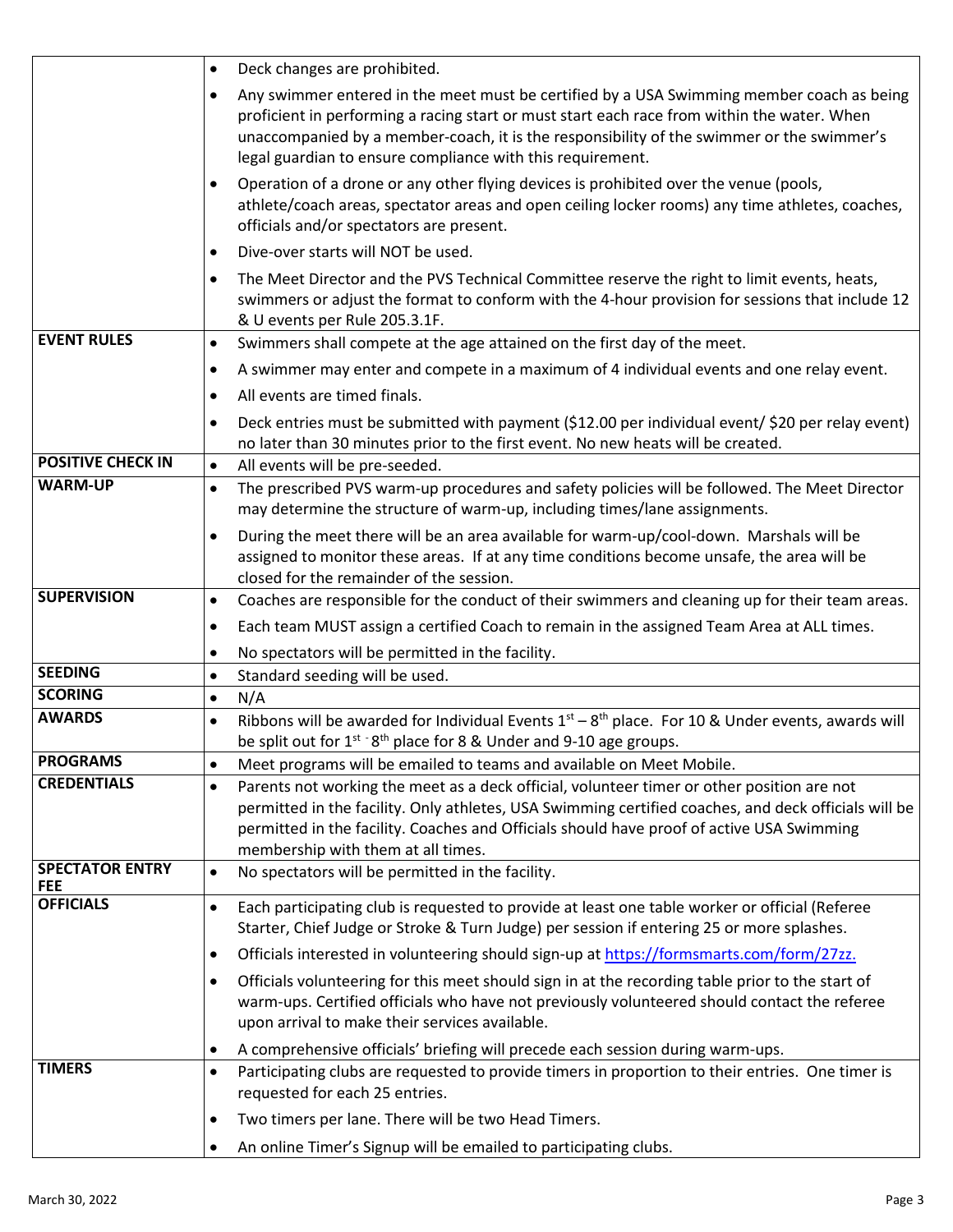| <b>ENTRY PROCEDURES</b> | Entries should be submitted by email to the Meet Director at dpws@aol.com.                                                                                                                                                                                                               |  |  |
|-------------------------|------------------------------------------------------------------------------------------------------------------------------------------------------------------------------------------------------------------------------------------------------------------------------------------|--|--|
|                         | Include in the subject of the email, "2022 Spring Penguin - ****" with the club's initials in place<br>of the asterisks. If your club submits multiple entry files include training site in the subject of the<br>email.                                                                 |  |  |
|                         | Include in entry email: entry file, report of entries by name, report of entries by event.                                                                                                                                                                                               |  |  |
|                         | In the body of your email provide entry numbers (girls, boys, totals), contact information (email,<br>phone, officials contact).                                                                                                                                                         |  |  |
|                         | Entries directly from individual team members will not be accepted.                                                                                                                                                                                                                      |  |  |
|                         | Entries by postal service, phone or fax will not be accepted.                                                                                                                                                                                                                            |  |  |
|                         | The Meet Director will acknowledge receipt by return email within 24 hours. If<br>acknowledgement is not received in a timely manner, please contact the Meet Director.                                                                                                                  |  |  |
|                         | Any club that enters an unregistered or improperly registered athlete, falsifies an entry in any<br>way, or permits an unregistered coach to represent them will be fined the sum of \$100 by PVS<br>and no further entries will be accepted from that club until the said fine is paid. |  |  |
| <b>ENTRY FEES</b>       |                                                                                                                                                                                                                                                                                          |  |  |
|                         | Per Swimmer Surcharge: \$10.00<br>Relay event fee: \$12.00                                                                                                                                                                                                                               |  |  |
|                         | Individual event fee: \$6.00<br>Deck entries: \$12.00 IE/\$20.00 RE                                                                                                                                                                                                                      |  |  |
|                         | Make checks payable to PAC. Checks may be mailed to:<br><b>Patuxent Aquatics Club</b><br>414 Forest Bridge Ct.<br>Laurel, MD 20724                                                                                                                                                       |  |  |
|                         | Payment for entries from unattached swimmers not affiliated with a team must be received prior<br>to the meet. Payment may be made by cash or check.                                                                                                                                     |  |  |
|                         | Entry fees are due with meet entry. Unpaid fees will be reported to the PVS Administrative Office<br>$\bullet$<br>at the conclusion of the meet.                                                                                                                                         |  |  |